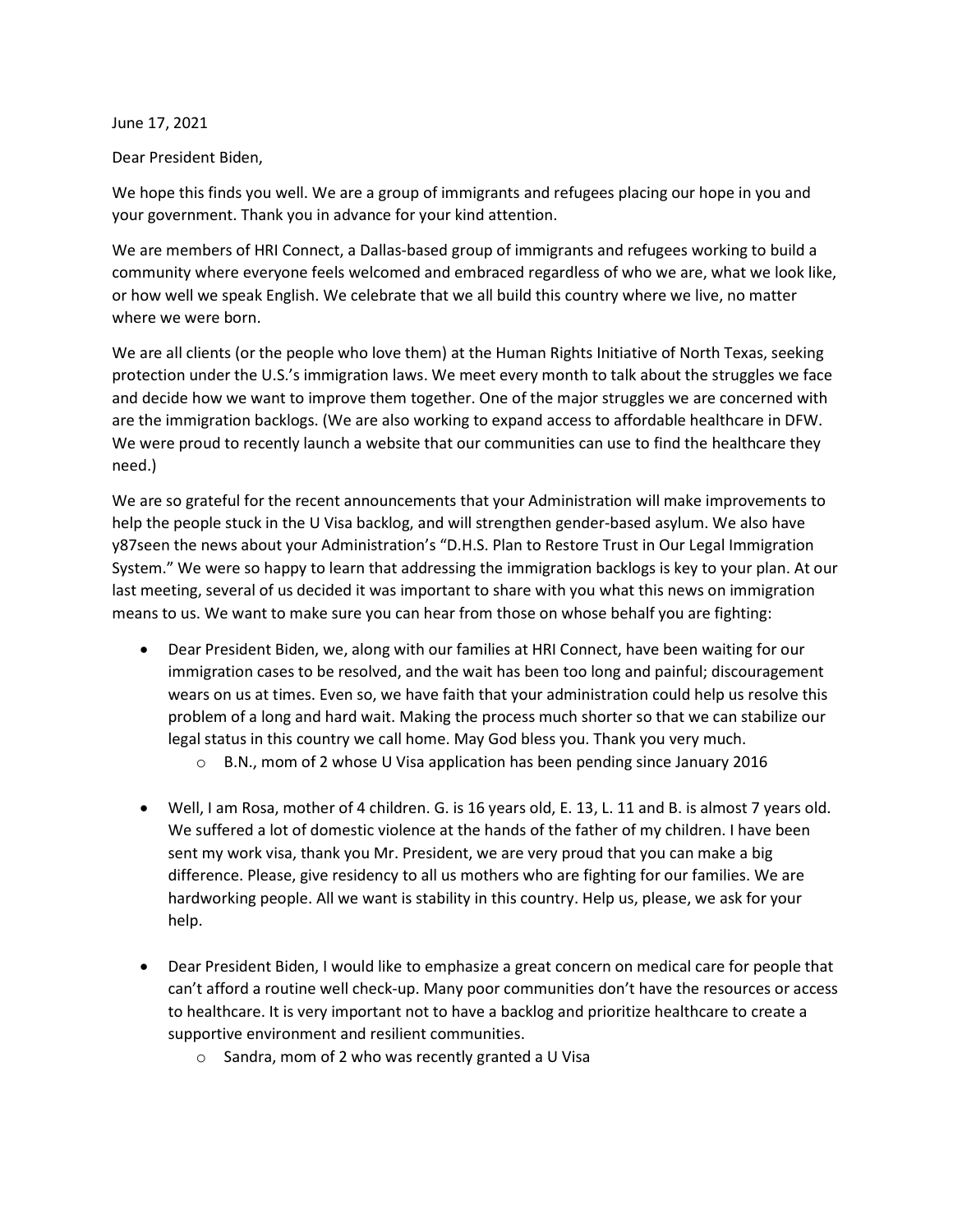- Immigration backlog—what it means to have my adjustment of status approved: A sense of safety and security for my daughter and me. Freedom. Job Security, with this I can provide for my daughter and keep a roof over our head. Better access to health and social services.
	- $\circ$  B.T., a mom of 1 who was granted asylum and is waiting for her green card application to be approved
- Living every day without knowing what will happen to you and your family in this country makes you feel so stressed and desolate. "Time" becomes so important to end that fear of being deported and separated from your family.
	- $\circ$  K.D., a mom of 1 who was able to remove the conditions on her green card under the Violence Against Women Act
- Refugees and asylum seekers should not be seen as a burden to the country. They are great resources for the economy growth of the country. They come up with innovations, filling up the vacancies in jobs other people don't like to do, professional workers. Immigration is also good in terms of cultural diversity and strengthening further the US democracy.
	- $\circ$  R.M., a husband and father whose application for political asylum has been pending before USCIS since January 2017
- To me, reducing the backlog means to accelerate the process for better safety and stability for immigrants. "Mental safety and stability," for that person who really needs it. What this person's future will be, it all comes from there, from the roots. "Immigration," from here stems the future of the family. It is known we all are human beings, regardless of where we're from. The only thing that limits us are our borders.
	- $\circ$  F.S., a husband and father whose application for political asylum has been pending before the immigration court since 2017
- To: Mr. President Joe Biden and Kamala Harris, May God bless you in the responsibility that you carry on your shoulders, but all our faith is in you, and you have the trust and hope of everyone in the nation.

Mr. President, and Vice President, a fragile country awaits you, but you will make the right decisions to steady it once again. In the name of God, I ask for forgiveness, for entering illegally into the nation of the United States. But I had no other option, but from the moment that I have been in the country I have respected the law, trying to be an honest person and to teach my daughters to be honest and hardworking people. So, from the moment I entered the United States of America, I have done honest work.

Mr. President, I believe that this is the moment to take into account the sacrifices of all us immigrants, that we work exposing ourselves in these times of the pandemic. We are the ones who went out to work, facing the risk, for mutual benefit, but we are the unmentioned ones getting this country running. The country is very vulnerable and this is your opportunity to Congress and the House of Representatives for support. To reestablish the country, you need to ask both parties and leaders for help, and for the economy to recover, we are the number 1